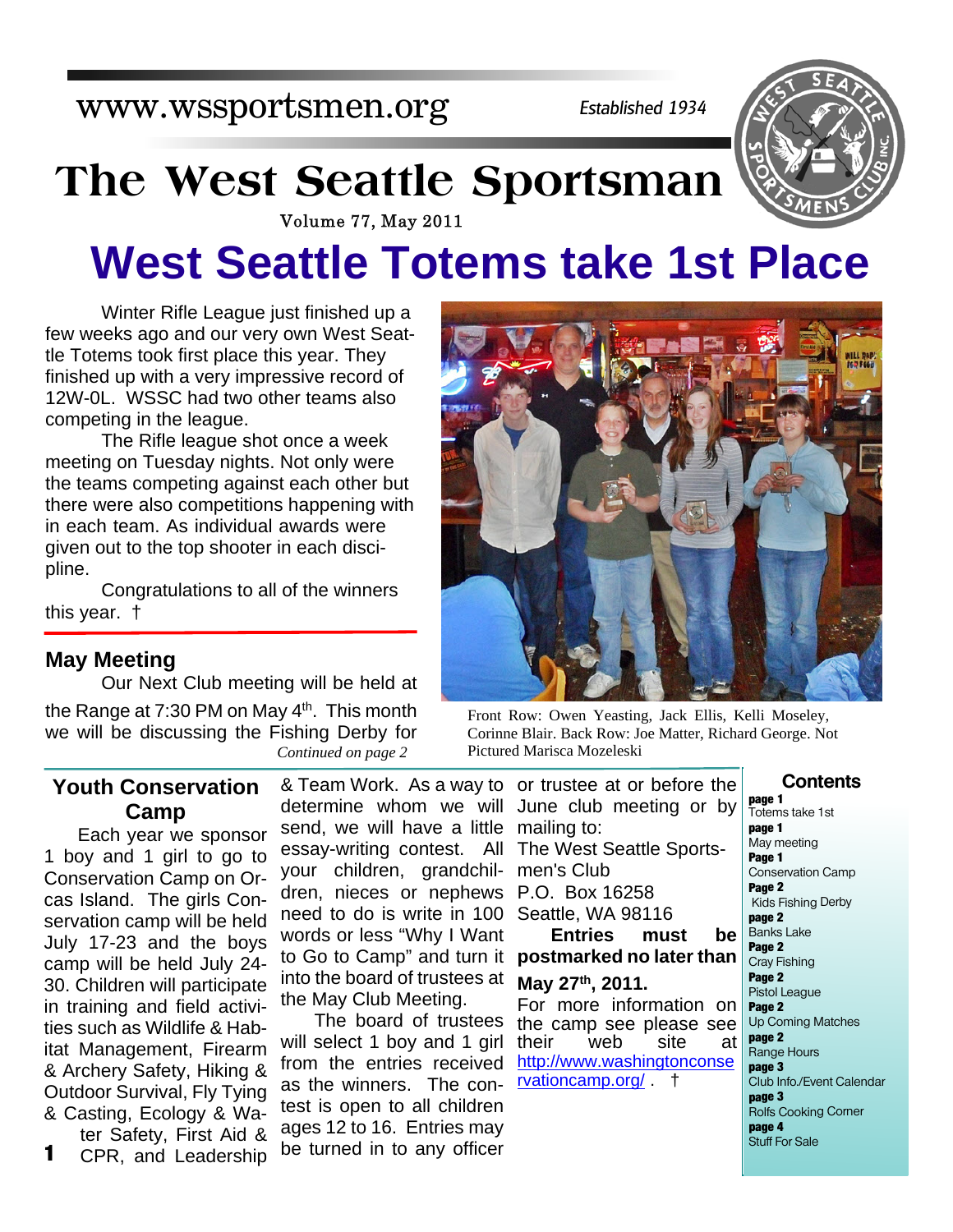#### *May Meeting from page 1*

the Kids. We will also talk about the Crayfish boil which will be replacing the Clam Bake this Year. Both of these events are coming up soon. If you are interested in learning more about these events, volunteering your time, or have any ideas for them or ideas for any other events you would like to see happen please come on down to the meeting. We would love to have your input.

There will be dinner served again this month. Hope you all can make it.†

#### **Banks Lake**

The Banks Lake fishing trip is almost upon us. It will be June 23rd- 26th. There are still 2 RV spots and a tent spot available. If you would like to join those going please let Greg Boyd know, you can e-mail him at for us to give back to the commuinfo@wssportsmen.org.

 If you have already reserved your camp site make sure you pay in full in order to keep your spot.

 This will be good chance to soak up some sun, catch some fish, and socialize with some of the other club members. †

#### **Kids Fishing Derby**

The Fishing Derby is almost here and the kids are all getting excited. Please help us to put a smile on their face. We are looking for volunteers to help us out with set up on Friday May 20<sup>th</sup>, watching fish over night and during the event on the 21<sup>st</sup> as well as clean up.

If you are interested in helping out with any of those please contact Greg Boyd. You may also attend the next club meeting on May  $4<sup>th</sup>$  to get more information on this event and sign up to help.

This is a great opportunity nity, and let kids experience fishing in a safe environment. It is also a good way for us to spread information about our club and

hopefully bring in some new members.†

#### **Cray Fish**

 This year instead of the Clam Bake we will be trying out a Cray fish boil. The exact date and location have not yet been determined, but we will be working on that at the club meeting this month.

 We are looking at doing it in the beginning of June. This event will probably be done potluck style so that we can bring the cost down a bit for everybody. Watch for more information on this event in the next newsletter.

 We will also be planning a trip to go out Cray fishing in May. Cray fish season starts on May 2nd this year so get your pots ready.

#### **Spring Pistol League**

†

The spring pistol league just started up. They compete on Tuesday nights at the range. The matches consist of a timed and a rapid fire stage.

 There is still time to sign up. If you would like more information you can either come on down to the range or contact Fred Burr.†

#### **Range Hours and Activity**

Monday - Small Bore - 6:00 PM, Tuesday - Pistol League, - 6:00 PM Wednesday - Juniors - Call Fred Burr at 206-935-4883 for information. Cost: Adult members \$2.00, non- members \$4.00, Juniors \$1.00.

## **Up coming Small bore & Air Matches**

|                                     | Shellenberger                               |                                            |
|-------------------------------------|---------------------------------------------|--------------------------------------------|
| Wenatchee Jr. Outdoor Championships |                                             | Shellenberger                              |
| Tacoma                              | Schützenfest/NRA 3-P C'ship                 | Crossman                                   |
| Tacoma                              | Koehler Memorial Prone                      | Crossman                                   |
|                                     | NRA 3-P Metric Prone                        | Spitzer                                    |
| Tacoma                              | State Smallbore International Camp Crossman |                                            |
| Puyallup                            | State 4-H Championship                      | Shellenberger                              |
| Tacoma                              | State Conventional Prone C'ship             | Crossman                                   |
| Tacoma                              | Schützenfest/ Outdoor Int'l C'ship          | Crossman                                   |
| Seattle                             | Air Pistol & Standard Pistol                | Cozens                                     |
| Olympia                             | State Indoor Int'l 3-P C'ship West          | Crossman                                   |
| Puyallup                            | JORC (West)                                 | Shellenberger                              |
| Olympia                             | JOARC (West)                                | Crossman                                   |
| Seattle                             | Air pistol & Standard pistol                | Cozens                                     |
|                                     |                                             | Wenatchee Jr. Air rifle match<br>Vancouver |

**2** www.wssportsmen.org The West Seattle Sportsman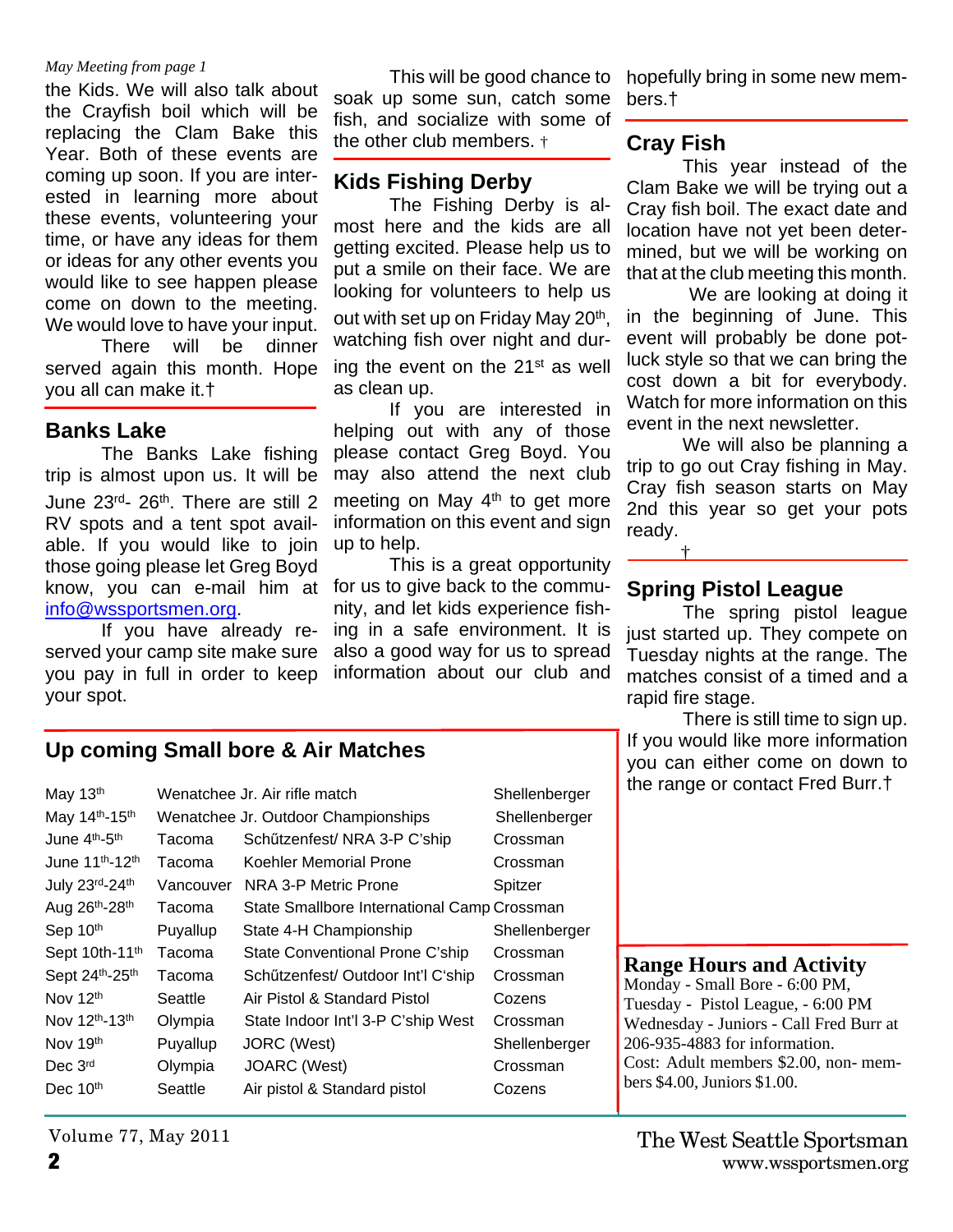#### **The West Seattle Sportsmen's Club Sponsors of the Roger Dahl Rifle Training Range**

President – Tony Olszewski 425-226-5643 Greg Boyd 206-965-9629 Fred Burr Vice Pres. – Steve Loo Fred Burr 206-935-4883 Secretary – Kristin Shamek 206-940-8729 Richard George Frank Novito Treasurer – Cam Robison Roz & Jerry Mascio<br>
Rec. Sec. – Eric Iwamoto Roz & Jerry Mascio<br>
Contact us at: info@wssportsmen.org

#### **OFFICERS TRUSTEES LIFE TIME MEMBERS**

Contact us at: info@wssportsmen.org



Rolf's Cooking Corner

### **Stuffed Pasta Shells**

Ingredients:

4 cups- shredded mozzarella cheese 15 oz- ricotta cheese 10 oz- frozen chopped spinach, thawed and drained

12 oz- jumbo pasta shells

28 oz -spaghetti sauce

Directions:

1. Cook and drain pasta according to directions on package.

2. Preheat oven to 350°.

3. Combine cheeses and spinach; stuff into shells. Arrange shells into a greased 13 x 9 backing dish.

4. Pour spaghetti sauce over the shells and cook for 30 minutes or until heated through.



Yields 12-14 servings.

Pasta Tip: When draining the pasta instead of using a colander carefully remove them from the water with tongs and drain on lightly greased waxed paper to avoid tearing.

#### **E v e n t s C a l e n d a r**

May 2nd- Cray Fish Season Opens May 4th - Club Meeting May 18th - Board Meeting May 21st-Fishing Derby June 1st-Club Meeting June 22nd- Board Meeting June 23rd-26th- Banks

Lake trip July 6th- Shot and Toot August 3rd- salmon Bake

If you have any ideas for programs to have at the club meetings or any good outing ideas let one of the Officers or Trustees know. You may contact us at: info@wssportsmen.org

| ullough.                                                                                                                                                                                                                                                                                                       |  |                                         |                |  |
|----------------------------------------------------------------------------------------------------------------------------------------------------------------------------------------------------------------------------------------------------------------------------------------------------------------|--|-----------------------------------------|----------------|--|
| <b>New</b>                                                                                                                                                                                                                                                                                                     |  | <b>MEMBERSHIP APPLICATION</b>           | <b>Renewal</b> |  |
| <b>WEST SEATTLE SPORTSMEN'S CLUB</b>                                                                                                                                                                                                                                                                           |  |                                         |                |  |
|                                                                                                                                                                                                                                                                                                                |  |                                         | Date           |  |
|                                                                                                                                                                                                                                                                                                                |  |                                         |                |  |
| for membership in the WEST SEATTLE SPORTSMEN'S CLUB and tender herewith the sum of \$<br>payment of one year's dues.                                                                                                                                                                                           |  |                                         |                |  |
| "I solemnly swear that I will abide by the Constitution and By-Laws of the West Seattle Sportsmen's Club and<br>help in its up-building and I will not willfully disobey the Game Laws wherever I fish or hunt. I will always be<br>a true sportsman both in the field and to my brother members at all times. |  |                                         |                |  |
|                                                                                                                                                                                                                                                                                                                |  | If you would like to                    |                |  |
|                                                                                                                                                                                                                                                                                                                |  | receive the Club<br>newsletter by email |                |  |
|                                                                                                                                                                                                                                                                                                                |  | check here.                             |                |  |
| Phone Representation of the Representation of the Representation of the Representation of the Representation of the Representation of the Representation of the Representation of the Representation of the Representation of                                                                                  |  |                                         |                |  |
|                                                                                                                                                                                                                                                                                                                |  |                                         |                |  |
| (New Only)                                                                                                                                                                                                                                                                                                     |  |                                         |                |  |

www.wssportsmen.org **3** The West Seattle Sportsman

Volume 77, May 2011